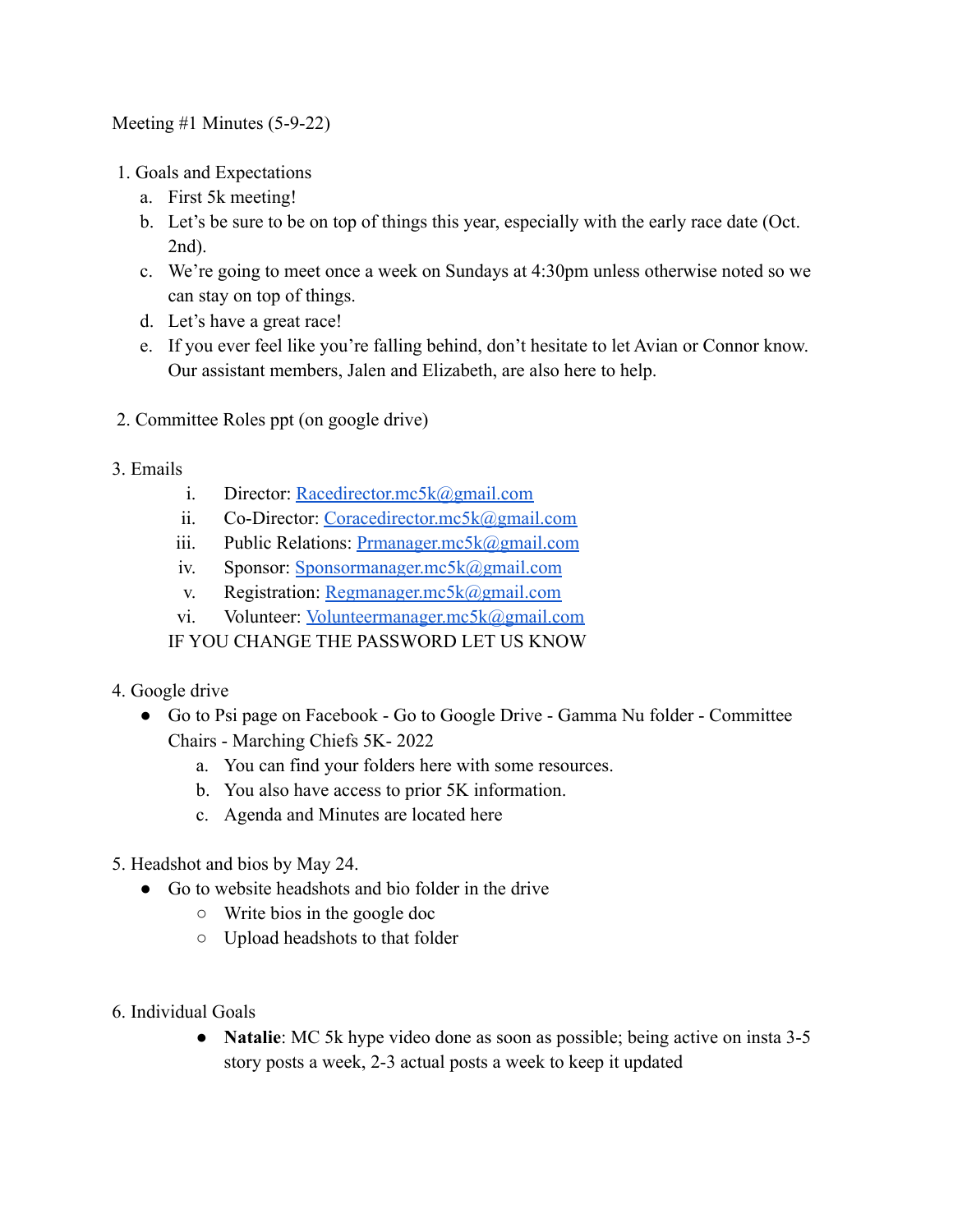- **Alexis**: not just have social media outreach, invite other psi chapters, have radio, tv presence; have some sort of "famous person" (garnet and gold boys) in video for actual notoriety (natalie knows them)
- **Alexa**: pushing sponsorships, make it more of a field day with tables of free stuff; trying to be more organized, emailing/mailing; Trader Joe's has our application for bananas
- **Jordan**: want to have a better line of communication on race day between brothers, volunteers, people in charge (group me); want to have volunteers set earlier/earlier report time, ie with chalking; maybe have signs set up for specific running track directions for the tricky parts
- **Jalen**: instead of chalking maybe consider tape to really grab people's attention

## 7. Calendar

- Everyone get to work!
	- Link sent in messenger group chat, be sure to bookmark
- Plan ahead to ensure deadlines are met ahead of time, deadlines approach quickly.
- 8. Goals for each position (Directors)
	- PR: Video ideas! Flyer skeleton! If you want consider doing merch or any other new ideas for the position. The Facebook event publishing date is on the calendar. We can also figure out how to potentially rebrand ourselves or keep the hype train from last year rolling. Also want to figure out how to keep our pages active in the "off season" Wanted to try and film hype video before august. You can also utilize the photoshop software, Adobe suite provided through FSU.
	- Registration: Meet with race director to understand the race software and go over any potential ways to rebrand/edit the site
	- Volunteer: Contact the past volunteer manager, figure out appropriate first steps for contacting past drum majors to lead them, establishing a formula about how different groups will be separated (pep-bands, route directors, brothers) and when we should start communicating this information to the volunteers (i.e. set a firm calendar date of when we tell them their dress-code when the message groups are made, and when the date for registration as racers for Chiefs needs to be set, I have a day for that in the calendar but it can be changed if needed.
		- Assistant members and volunteer manager work together! How? Video representation. Go through two or three days before with the Route Director to make sure you know where everyone will be positioned.
		- Better communication with volunteers this year